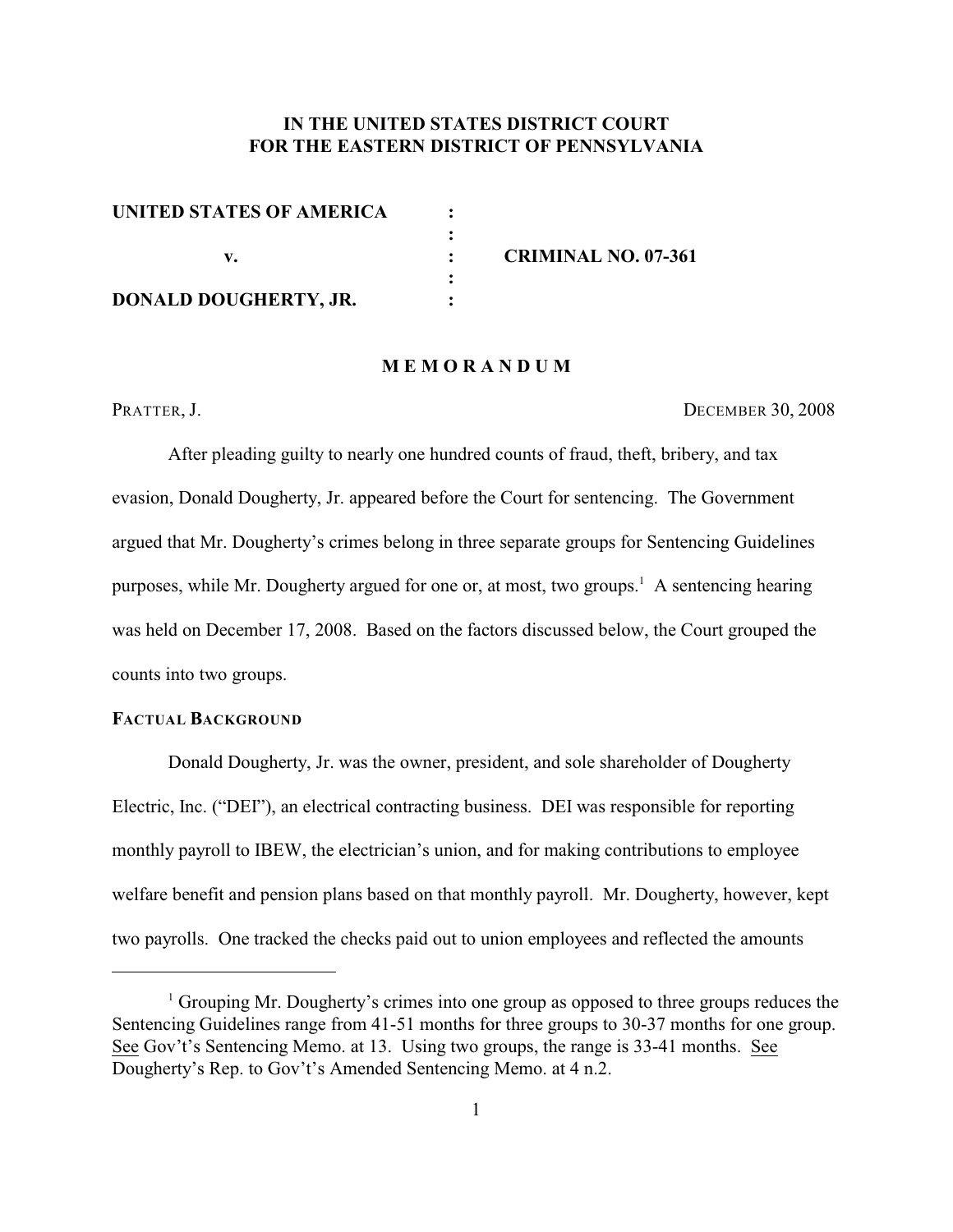reported to IBEW each month. These amounts were also used to calculate DEI's contributions to the IBEW benefit and pension plans. The other payroll tracked the amount of cash paid to union workers for various jobs, and this payroll was not reported to IBEW. Through this system, DEI avoided the payment of approximately \$1,067,534 in employer contributions from January 2001 to October 2005. $2$ 

Mr. Dougherty's dual bookkeeping also had tax consequences. When Mr. Dougherty paid various employees (including himself) in cash rather than through the normal payroll system, he did not report those cash amounts to the Internal Revenue Service, and he did not withhold federal payroll taxes for those amounts. Mr. Dougherty also made other omissions and false statements on his tax returns, including failing to report income, both from the cash payroll as well as union payments received pursuant to collective bargaining agreements; and reporting personal expenses, such as the purchase and repair of personal property, a \$16,000 Rolex watch, clothing, and daycare, as business expenses.

Mr. Dougherty also bribed a union official by completing work on the official's home at no cost. He assisted the same union official in fraudulently putting the union president's niece on DEI's health insurance policy. Mr. Dougherty similarly bribed a bank vice president by performing free work and giving gifts, like Super Bowl tickets and accommodations, in order to obtain financing.

Mr. Dougherty pleaded guilty to 38 counts of ERISA fraud, 38 counts of theft of employee benefit plans, bribery of a union official, health care fraud, bank bribery, 17 counts of

 $\degree$  Only conduct dating back to August 2002 was charged in this prosecution, however, so the loss at issue was calculated as \$869,599.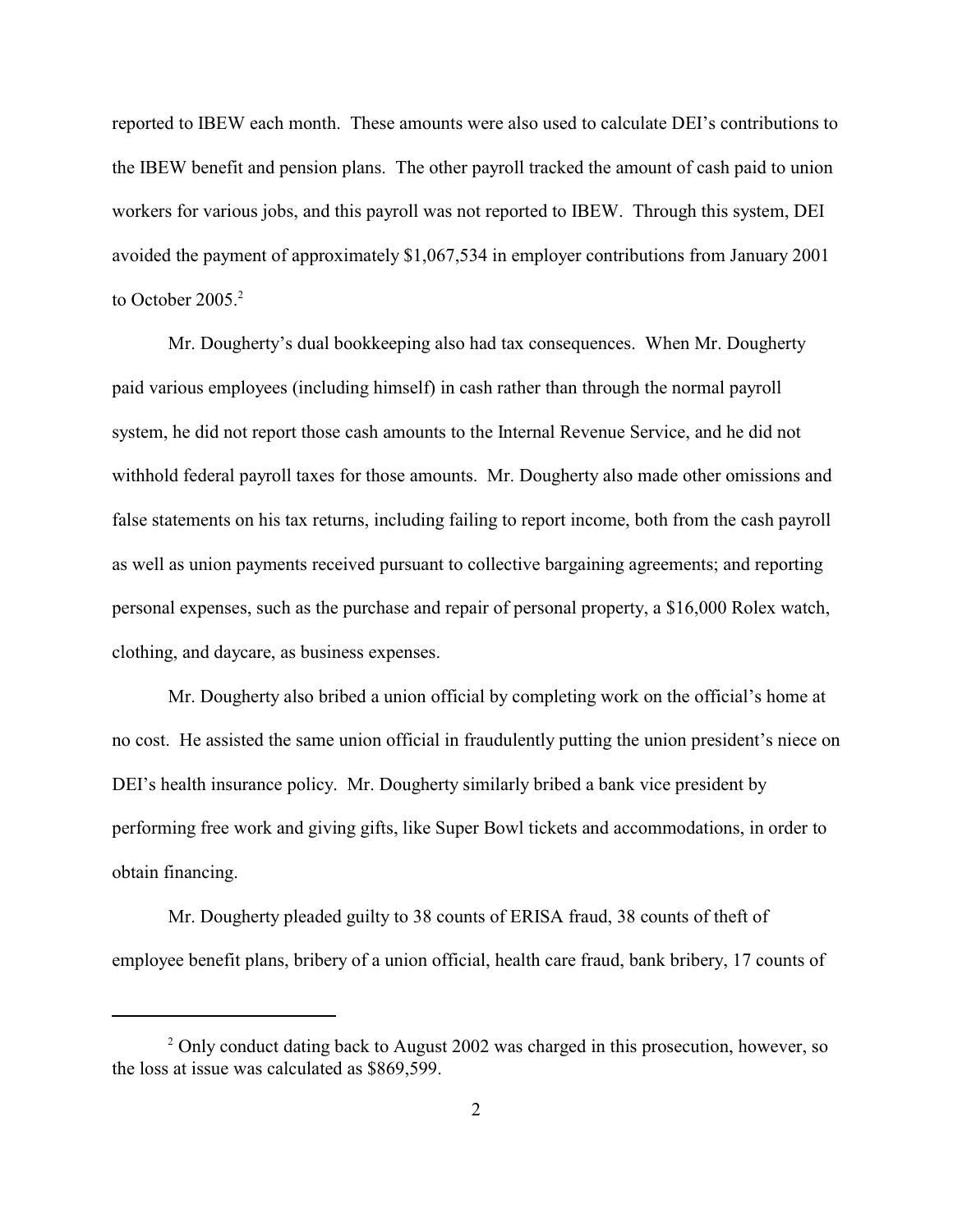tax evasion (all regarding the avoidance of payroll taxes), and 3 counts of filing false and fraudulent tax returns.

With regard to Mr. Dougherty's sentence for his crimes, the Government and the Defendant disagreed about how the offenses should be grouped. The Government advocated three groupings: the ERISA offenses (counts 1-76), the tax offenses (counts 81-100), and the remaining "personal action" counts (counts 78-80, involving bribery). Mr. Dougherty argued that all of the offenses should be in one group, or that at the very least, all but the bribery charges should be grouped together.

#### **LEGAL STANDARD**

"Grouping" is primarily addressed in Sentencing Guideline § 3D1.2:

(1) All counts involving substantially the same harm shall be grouped together into a single Group. Counts involve substantially the same harm within the meaning of this rule:

(a) When counts involve the same victim and the same act or transaction.

(b) When counts involve the same victim and two or more acts or transactions connected by a common criminal objective or constituting part of a common scheme or plan.

(c) When one of the counts embodies conduct that is treated as a specific offense characteristic in, or other adjustment to, the guideline applicable to another of the counts.

(d) When the offense level is determined largely on the basis of the total amount of harm or loss, the quantity of a substance involved, or some other measure of aggregate harm, or if the offense behavior is ongoing or continuous in nature and the offense guideline is written to cover such behavior.

U.S.S.G. § 3D1.2. The Guidelines list various offenses that are eligible for grouping under subsection (d), and each of the counts here appears on that list. The notes to the Guidelines state that subsection (d) applies when the counts are of the "same general type," and that "same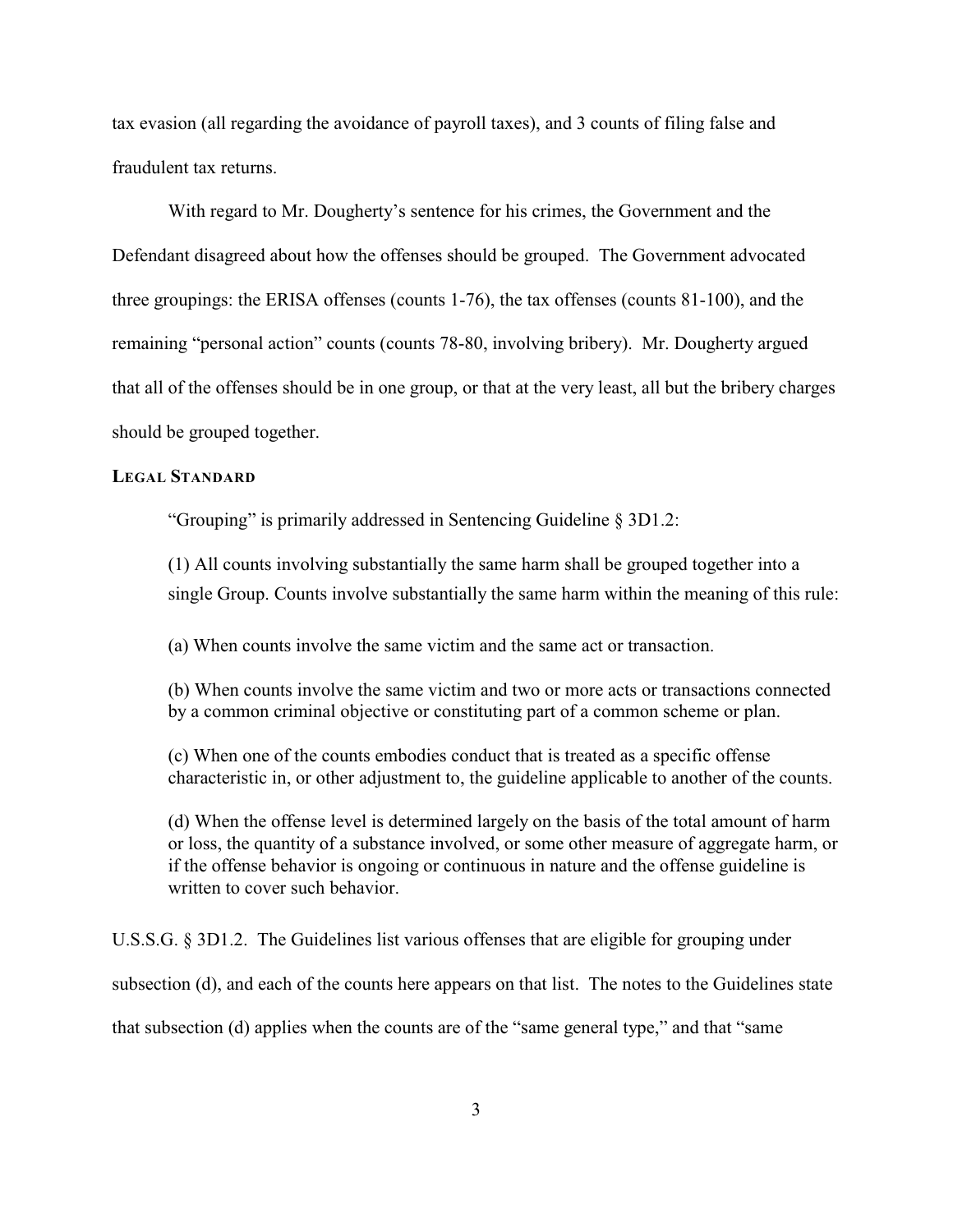general type" is to be broadly construed. See U.S.S.G. § 3D1.2 Application Note 6. The Third Circuit Court of Appeals has advised that "courts must distinguish between occasions when increasing the punishment for an additional count would punish the defendant for conduct taken into account in another count and those occasions when the added counts reflect additional criminal culpability." U.S. v. Rudolph, 137 F.3d 173, 180 (3d Cir. 1998) (internal quotation omitted).

The Guidelines provide some examples of situations in which subsection (d) would apply. The most germane example is the following: "The defendant is convicted of five counts of mail fraud and ten counts of wire fraud. Although the counts arise from various schemes, each involves a monetary objective. All fifteen counts are to be grouped together." U.S.S.G. § 3D1.2 Application Note 6. None of the examples deal with the grouping of tax offenses with non-tax offenses. The only example in which the Guidelines say that counts should not be grouped involves robbery, which is an offense that is specifically listed as one that is not eligible for grouping. See id.

#### **DISCUSSION**

Mr. Dougherty argued that all of his offenses should be grouped under  $\S 3D1.2(d)$ because his offenses involve substantially the same harm, the offense levels are determined largely on the basis of the total amount of harm or loss, and the offenses are of the same general type. The Government countered that the offenses involve different victims and different Guidelines, and are not of the same general type.

As an initial matter, the Guidelines themselves and accompanying notes suggest that the different victim and different guideline issues are not in and of themselves dispositive. While §§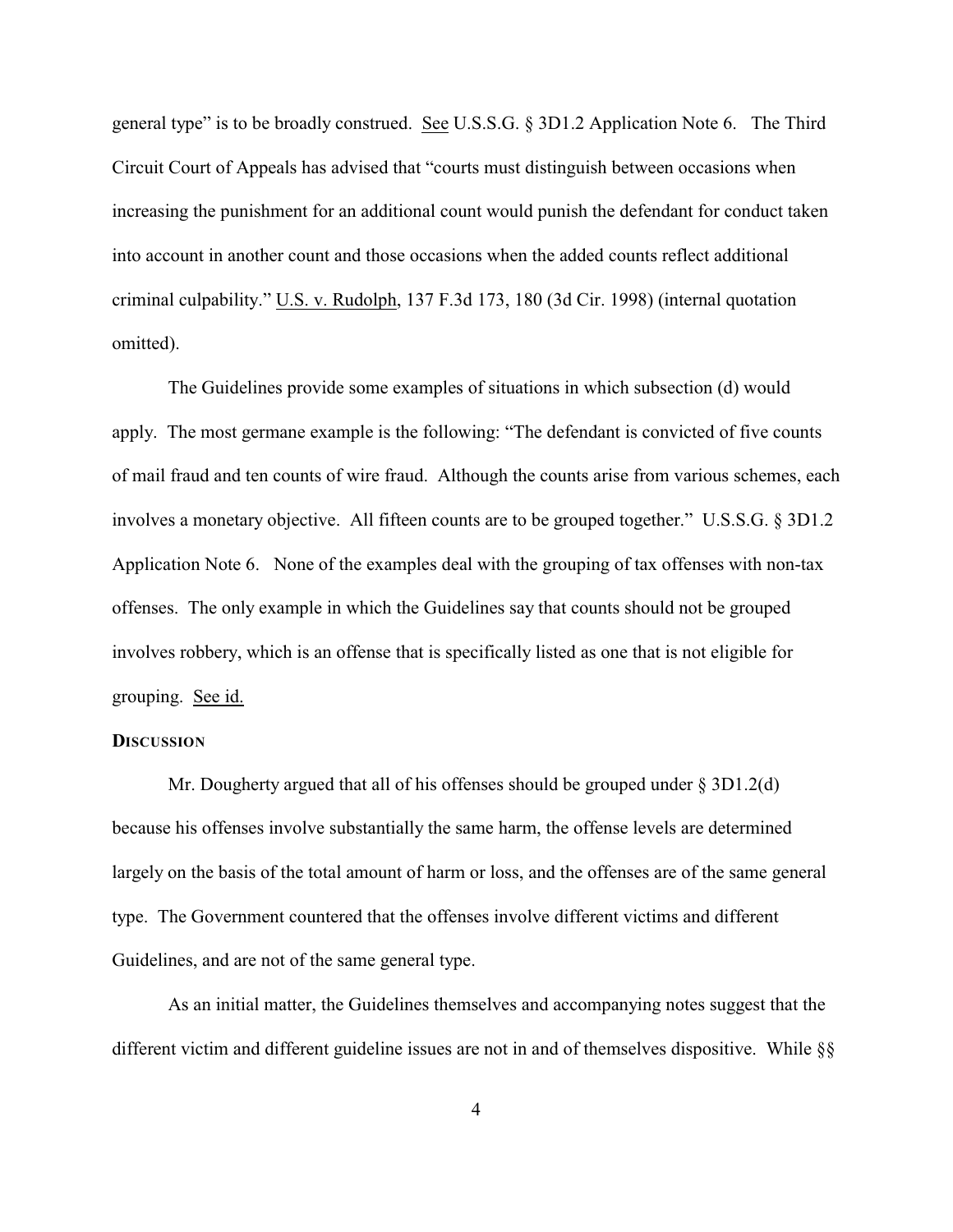3D1.2(a) and 3D1.2(b) require that the victim be the same for offenses to be grouped under those subsections,  $\S 3D1.2(d)$  does not specify that the same victim must be involved, which implies that such a requirement was not intended. As to different offense Guidelines, the application notes to § 3D1.2 state that, "Counts involving offenses to which different offense guidelines apply are grouped together under subsection (d) if the offenses are of the same general type and otherwise meet the criteria for grouping under this subsection," which means that the fact that different Guidelines apply to the different offenses should not necessarily lead to the counts not being grouped, provided the counts are of the same general type.<sup>3</sup> See id. Application Note 6. To the extent that the difference in victims and Guidelines inform the analysis of whether the offenses are of the same general type, those factors are relevant.

As mentioned, neither party cites an appellate decision from this Circuit that is precisely on point. Arguably, the closest cases weigh slightly in favor of the Government's position here. For instance, the Government cites U.S. v. Seligsohn, 981 F.2d 1418 (3d Cir. 1992). In that case, the defendants were being sentenced for numerous counts of mail fraud, labor bribery, obstruction of justice, racketeering, submitting false employee benefit plan remittance reports,

<sup>&</sup>lt;sup>3</sup> Some courts have cited different offense Guidelines/tables as a reason for not grouping offenses. See, e.g., U.S. v. Shevi, 345 F.3d 675, 681 (8th Cir. 2003). They find that the variance in offense levels demonstrates that the offenses cannot be of the same general type. Mr. Dougherty, however, notes that the loss tables for tax and fraud add up to the same offense level in this case. While this is true for the amounts involved in this case, it is not true for all amounts. For instance, if the loss was \$4,000, the offense level under the tax table would be 8, while under the fraud table it would be 6. The fact that the application notes to the Guidelines regarding grouping contemplate different offense levels seems to suggest that this was not meant to be a factor in grouping decisions, or at least not the only factor. Neither party has cited any Third Circuit appellate decision on this precise point, nor has the Court's research revealed any such case.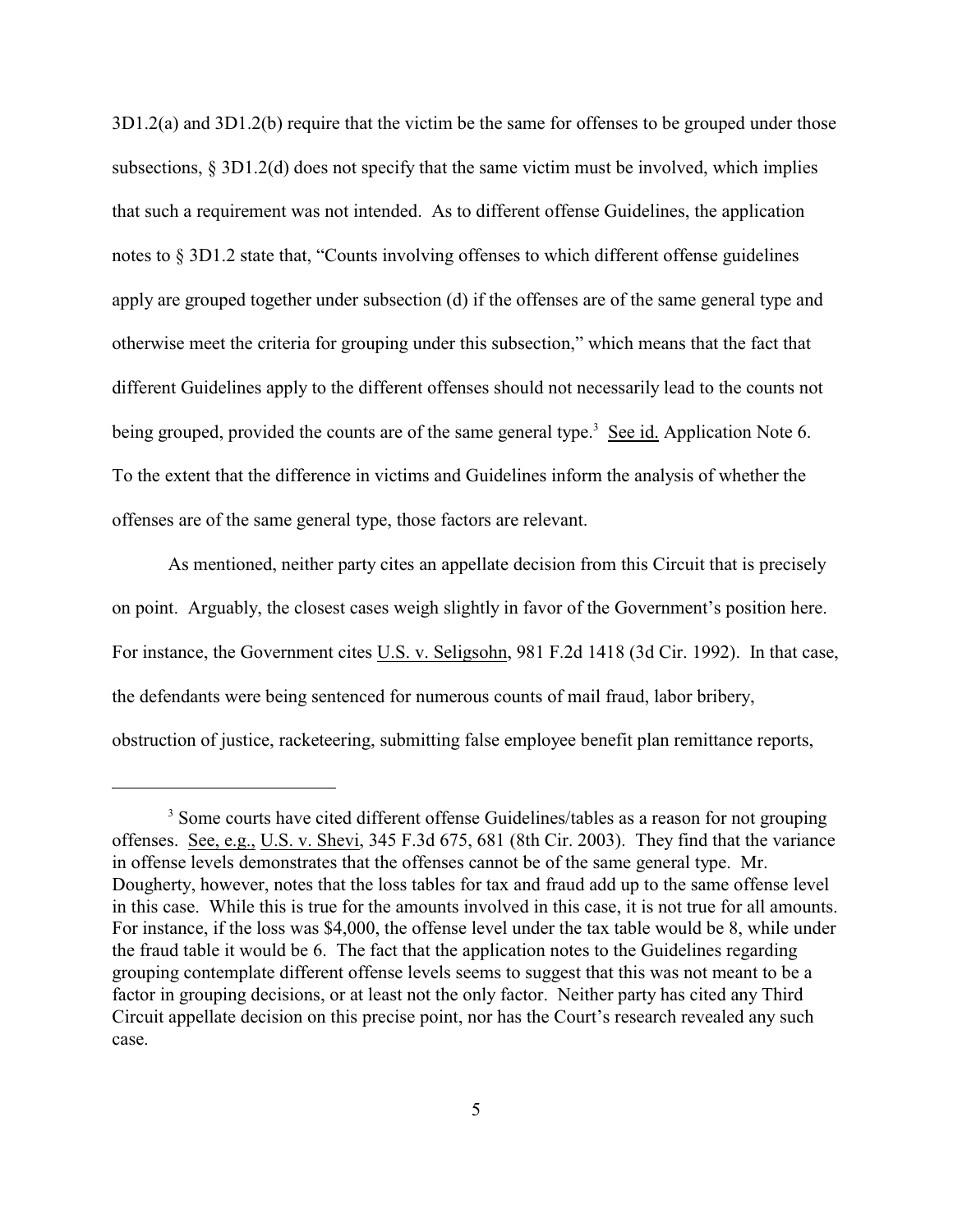and submitting false tax returns. The district court grouped the offenses into three groups–mail fraud, bribery, and tax evasion.<sup>4</sup> The Third Circuit Court of Appeals upheld the grouping, noting the application of the clear error standard of review. On the other hand, helpful for Mr. Dougherty is the appellate court's reasoning that the tax evasion counts in Seligsohn "differed in nature and were not an essential part of or *related to* the mail fraud." Id. at 1425 (emphasis added).<sup>5</sup> Here, however, Mr. Dougherty's ERISA and tax offenses were arguably related to each other, and at least some of the tax offenses could be considered essential to the ERISA offenses, in that the failure to report the cash payroll for tax purposes helped Mr. Dougherty to cover up his failure to report the cash payroll for benefit purposes, or vice versa.

Certain of the other Third Circuit Court of Appeals decisions cited by the parties are further afield. For example, in U.S. v. Vitale, 159 F.3d 810 (3d Cir. 1998), the court held that the district court had properly refused to group wire fraud and tax evasion offenses; however, that case was decided under  $\S 3D1.2(c)$ , not  $\S 3D1.2(d)$ , and the court of appeals itself has distinguished it on this basis. See, e.g., U.S. v. Corbett, 44 Fed. Appx. 563, 568 (3d Cir. 2002)

<sup>&</sup>lt;sup>4</sup> Since there were more than three different offenses charged in Seligsohn, it is not clear which offenses fell into which grouping. Because no group is called the "false benefit plan submission" group, it would seem that those offenses were grouped with either mail fraud, bribery, or tax evasion. So even though the Court of Appeals did not overturn the district court's grouping in favor of one big group, this case may imply that Mr. Dougherty's false benefit plan submissions in this case should be grouped with at least one other set of offenses. Unfortunately, it is impossible to tell which grouping the Seligsohn court approved. If those offenses were grouped with bribery or tax fraud, then that favors the defense position here. If they were grouped with mail fraud, then the case does not help the defendant. Given that in that case the mail fraud was a scheme aimed at misleading potential customers, see Seligsohn, 981 F.2d at 1420, it seems likely that the ERISA counts were grouped with either bribery or tax counts.

 $<sup>5</sup>$  In that case, the mail fraud had little to do with the tax evasion–the mail fraud involved</sup> sending misleading and false information to potential customers, whereas the tax evasion had to do with a payroll scam. See Seligsohn, 981 F.2d at 1420.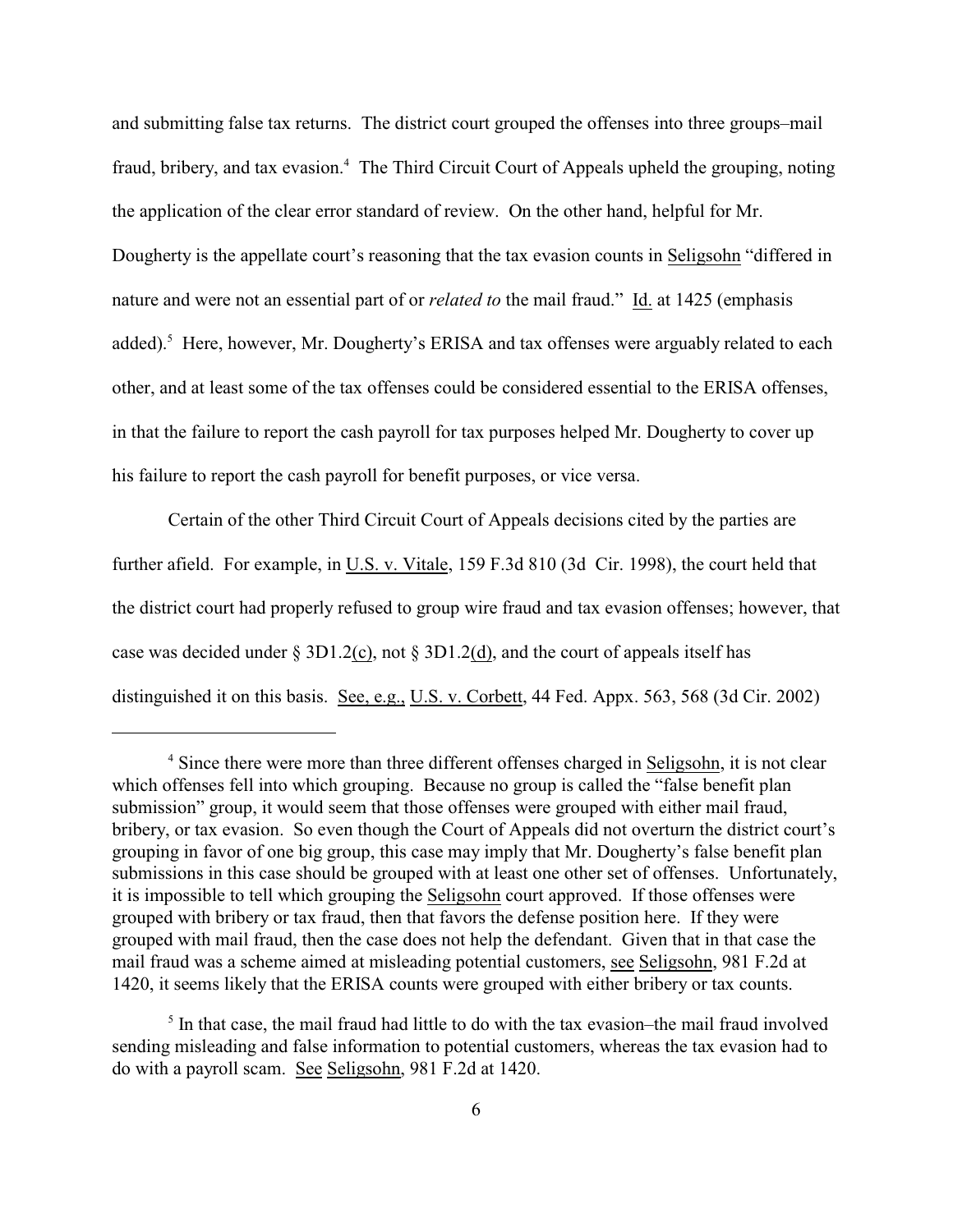(remanding case when district court refused to group tax evasion with mail and wire fraud and all of the counts were part of a common scheme, holding that the district court erred when it failed to consider that the Vitale case was limited to  $\S 3D1.2(c)$  and that it must consider the appropriateness of grouping the counts under the other sections of 3D1.2). See also U.S. v. Astorri, 923 F.2d 1052, 1057 (3d Cir. 1991) (upholding district court's refusal to group tax evasion and fraud under  $\S 3D1.2(c)$ , but failing to mention the possibility of grouping under  $\S$ 3D1.2(d)). In U.S. v. Rzeplinski, 278 Fed. Appx. 156 (3d Cir. 2008), cited by the Government, the district court's refusal to group tax evasion and false claims offenses under  $\S 3D1.2(d)$  was upheld on appeal. However, in that case, the defendant's false claims and tax evasion were not part of a common criminal objective or the same scheme or plan–his false claims were meant to cheat the Army out of money, while his tax offenses were designed to hide income from his estranged wife to avoid alimony obligations. Id. at 159.

A few district court cases in this Circuit are instructive, although likewise distinguishable. In U.S. v. Arnold, 984 F. Supp. 326 (E.D. Pa. 1997), the court refused to group bank larceny and money laundering counts because grouping under  $\S 3D1.2(d)$  requires a "significant factual link between Defendant's offenses," which was not found in that case. Id. at 334. In U.S. v. Maiorano, No. Crim. 98-58, 1999 WL 391278, at \*2 (E.D. Pa. May 3, 1999), the defendant was convicted of a number of offenses involving stolen checks, money laundering, and tax evasion (intended to hide the other offenses), and argued that her counsel was ineffective for, among other reasons, failing to object to the court's refusal to group the tax evasion counts with the other counts. The court held that it had properly followed § 3D1.2(d) in refusing to group the counts because evading taxes "does not involve substantially the same harm as laundering money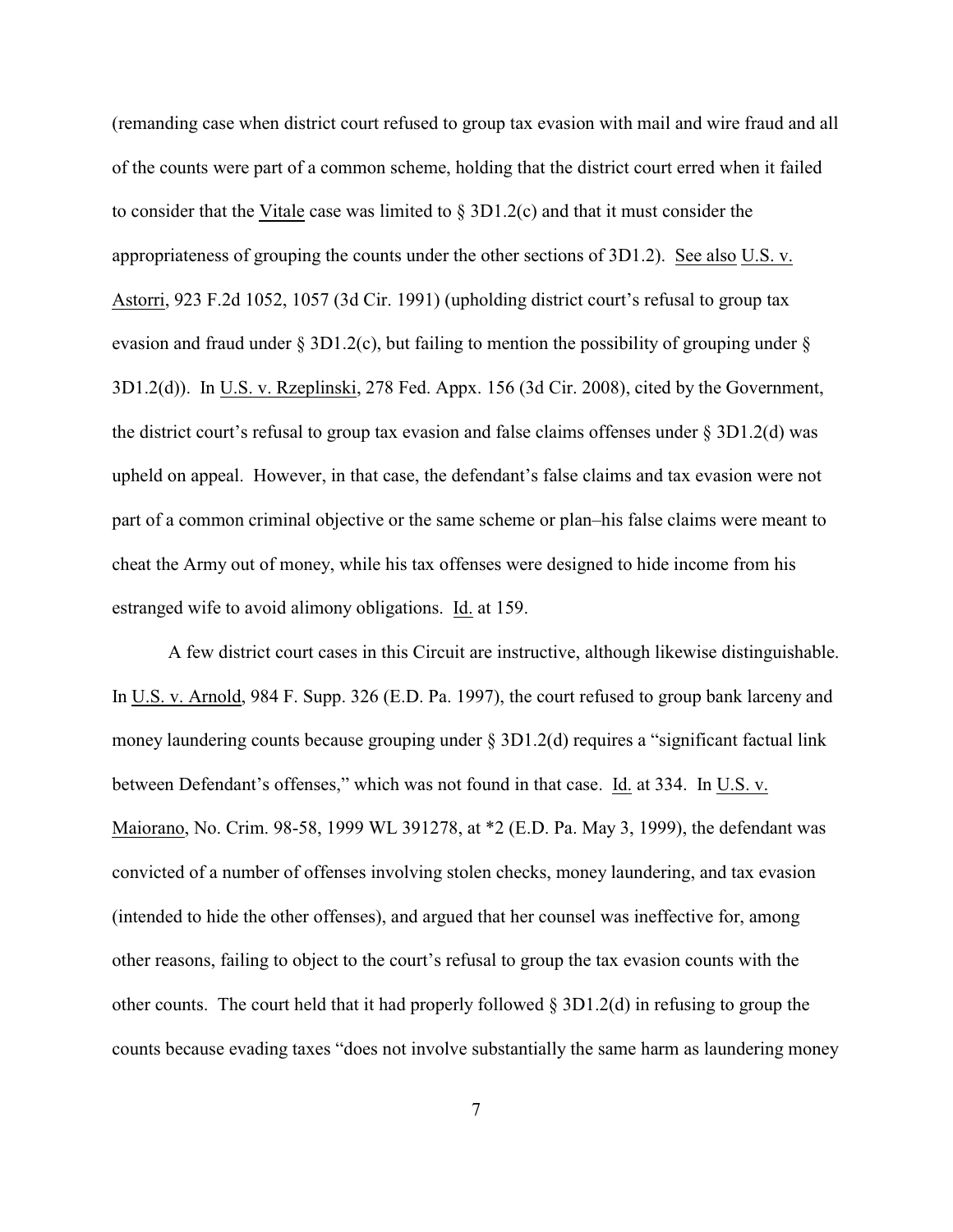and transporting stolen checks," and does not involve the same victims. However, that court cited Astorri in support of its position–a case which the court of appeals has elsewhere noted is limited to the application of § 3D1.2(c). See Corbett, 44 Fed. Appx. at 568.

Finding no compelling clarity from our Circuit, it is not inappropriate for the Court to at least look for possible guidance elsewhere. Other circuits differ in their approach to grouping tax offenses with fraud offenses. The Second Circuit routinely allows such grouping. See, e.g., U.S. v. Fitzgerald, 232 F.3d 315, 319-20 (2d Cir. 2000) (grouping tax evasion, fraud, and conversion under § 3D1.2(d), noting that the offense level tables for each are similar, and use the same monetary division points, despite starting at different base offense levels)<sup>6</sup>; U.S. v. Barbera, No. 02 CR 1268(RWS), 2005 WL 2709112, at \* 4 (S.D.N.Y. Oct. 21, 2005) (grouping, without much substantive discussion, various tax, fraud, and theft charges; the conduct in that case was all part of a scheme to defraud the government and a union by claiming that an individual associated with the mafia was an employee when he did not, in fact, perform any work).

At least one district court in the Eleventh Circuit has grouped tax evasion and various forms of fraud. See U.S. v. Lamonda, No. 6:05-cr-131-Orl-28UAM, 2008 WL 68744, at \*8 (M.D. Fla. Jan. 2, 2008). In Lamonda, the court noted that one of the examples in an earlier version of the Guidelines of counts that could be grouped properly was "larceny, embezzlement, forgery, and fraud." Id. at \*7. The court reasoned that based on this example, the fact that offenses are not classified as the same type elsewhere in the Guidelines, share no one formal

 $6$  The tables have changed since the  $Fitzgerald$  case was decided. Now, the tables for tax (U.S.S.G. § 2T4.1) and fraud/bribery (U.S.S.G. § 2B1.1) differ in the monetary divisions, at least until the amount of loss reaches \$200,000, although they did not in 2000, when the Fitzgerald case was decided.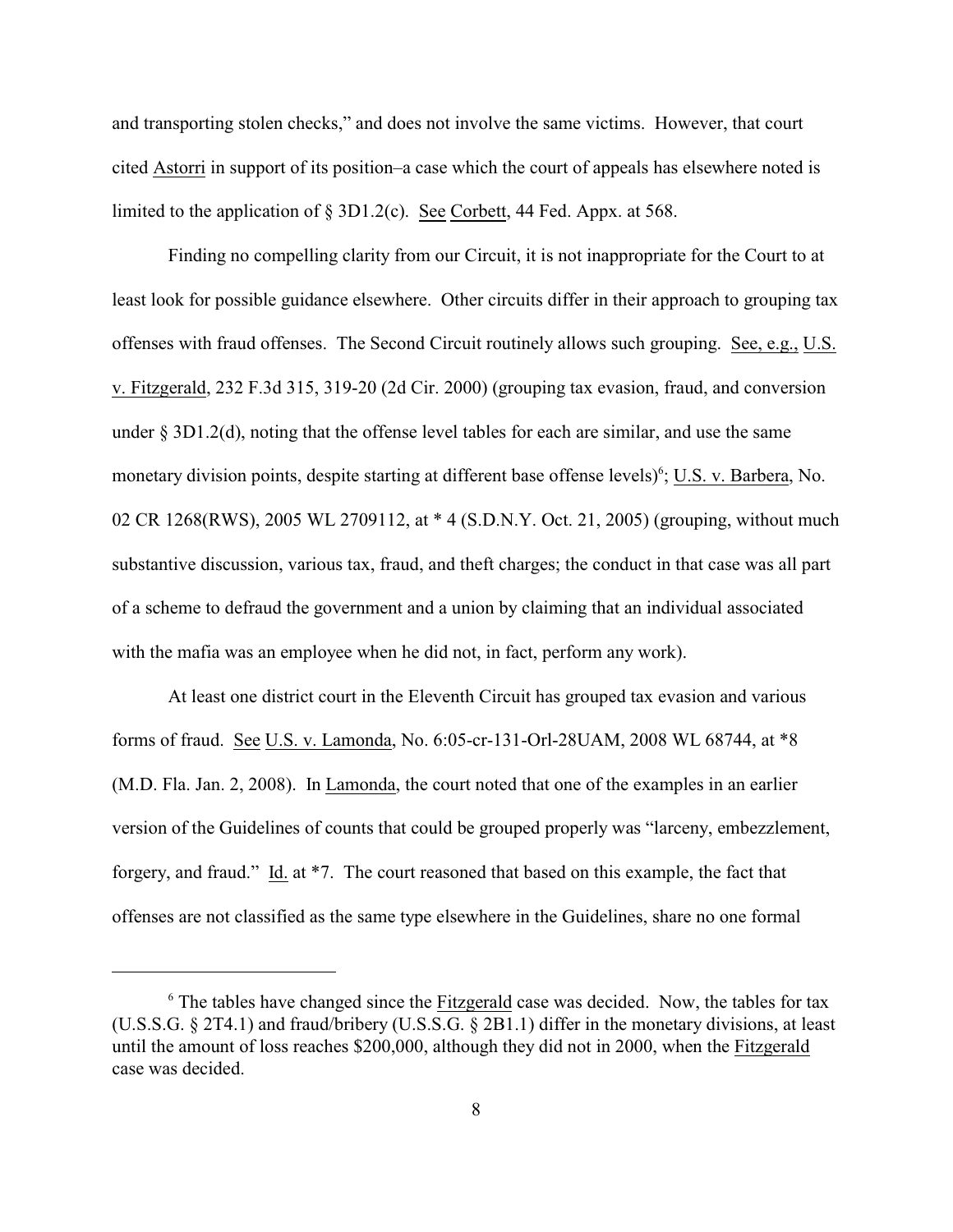element, and have different loss-to-offense ratios does not preclude offenses from being grouped. The court rejected the Government's "different victim" argument, noting the lack of a requirement under  $\S 3D1.2(d)$  of the same victim. Id. at \*8. Finally, the court noted that tax evasion is an attempt to defraud the government and that "tax fraud" and "tax evasion" are commonly used synonymously, making tax evasion of the "same general type" as fraud offenses. Id.

On the other hand, the First, Sixth, Eighth, and Tenth Circuits have held that fraud and tax counts should not be grouped under § 3D1.2(d) because of the differences in the nature and measure of harm, even when the tax counts were based on a failure to report fraudulently gained income charged in other counts. See, e.g., U.S. v. Martin, 363 F.3d 25, 44 (1st Cir. 2004) (tax and fraud counts should not be grouped under § 3D1.2(d) because they cause different harms to different victims and require different conduct, because the offense levels for the charges involve different increments which reflect the different nature of the offenses, and because such a grouping would allow the defendant to avoid punishment for his tax evasion offenses); Weinberger v. U.S., 268 F.3d 346, 354-55 (6th Cir. 2001) (refusing to group tax evasion and fraud because the charges "consist[] of different elements, affect[] different victims, and involve[] different criminal conduct" and because grouping the counts would allow the defendant to go unpunished for his tax evasion); Shevi, 345 F.3d at 681; U.S. v. Lindsey, 184 F.3d 1138, 1142-43 (10th Cir. 1999) (refusing to group counts because tax and fraud counts do not involve the same harm).

Thus, courts are divided as to whether to group tax counts with fraud counts for purposes of calculating proper, or arguably proper, Guidelines applications. As to grouping bribery counts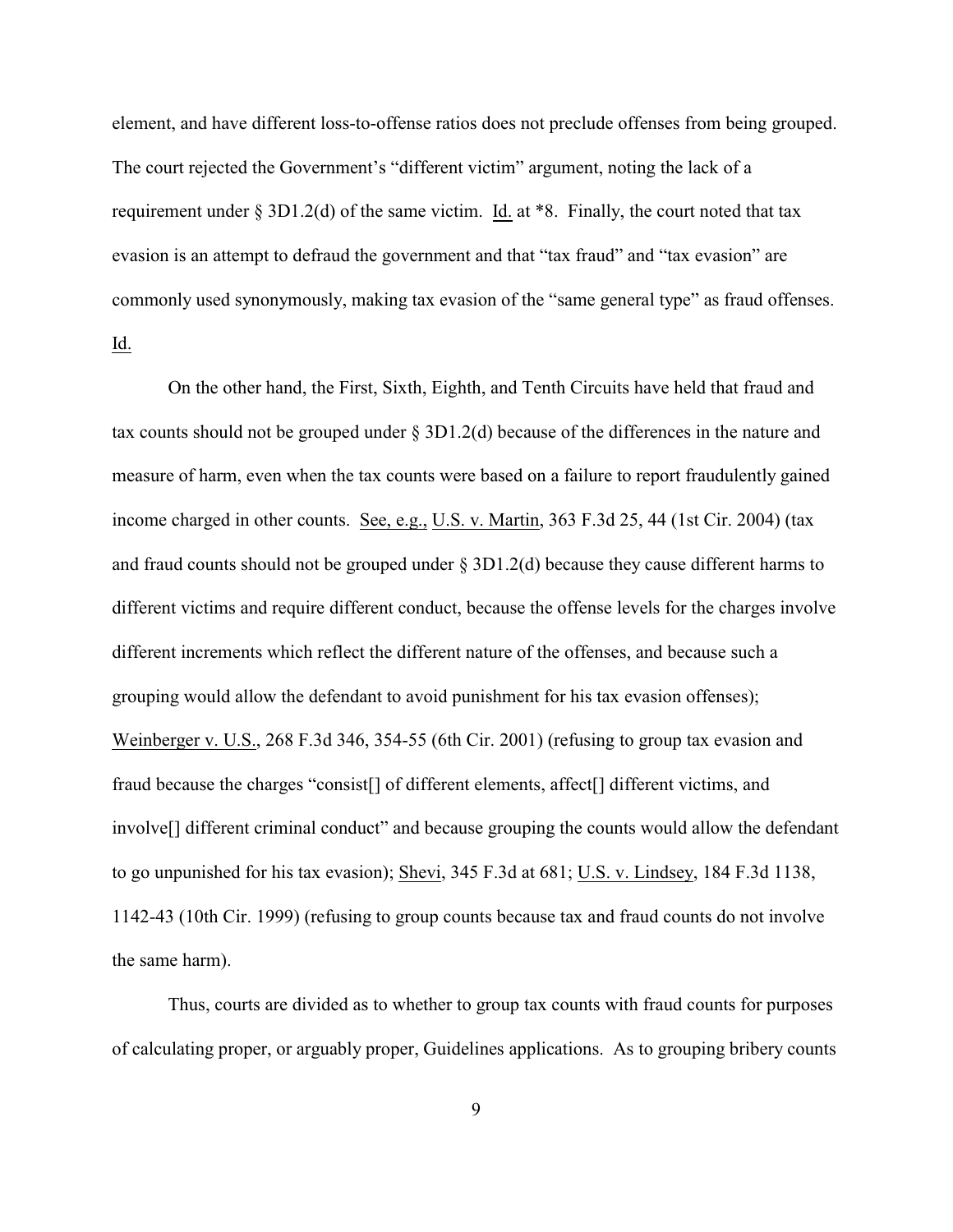with tax or fraud counts, few courts have spoken to this issue. This particular case involving Mr. Dougherty could be decided several different ways, and each would have some logic underpinning the decision.

The Government's position that there should be three separate groups–ERISA, bribery, and tax–seems to fit with the reasoning of several of the cases discussed above. These offenses arguably involve different harms, and the bribery counts are not directly related factually to the cash payroll scheme. In addition, the Government's position ensures punishment for all categories of offenses, which is a factor that many courts seem to find compelling. On the other hand, the Third Circuit Court of Appeals has more than hinted that factually related offenses should be grouped, see Seligsohn, 981 F.2d at 1425, and here the tax evasion and ERISA fraud counts are factually related as part of a common cash payroll scheme.

The Defendant's position that all of the counts should be grouped together is supported by the fact that the counts generally involve fraudulent conduct with monetary motives, and are therefore arguably of the "same general type." This is consistent with the Guidelines example that provides that even if mail and wire fraud counts involve multiple schemes, they are to be grouped as the same general type because of their common monetary motive. This potential grouping, however, raises the oft-cited concerns of many courts that Mr. Dougherty would avoid punishment for his separate offenses, and it certainly seems to so stretch the definition of "same general type" beyond the intentions of the Guidelines or at least beyond the interpretations of many courts as to cause the concept to essentially lose any useful definition at all. Grouping counts on the basis of a "monetary motive" is too broad a basis to usefully employ, not to mention that such a grouping includes the bribery offenses, which are not factually related to the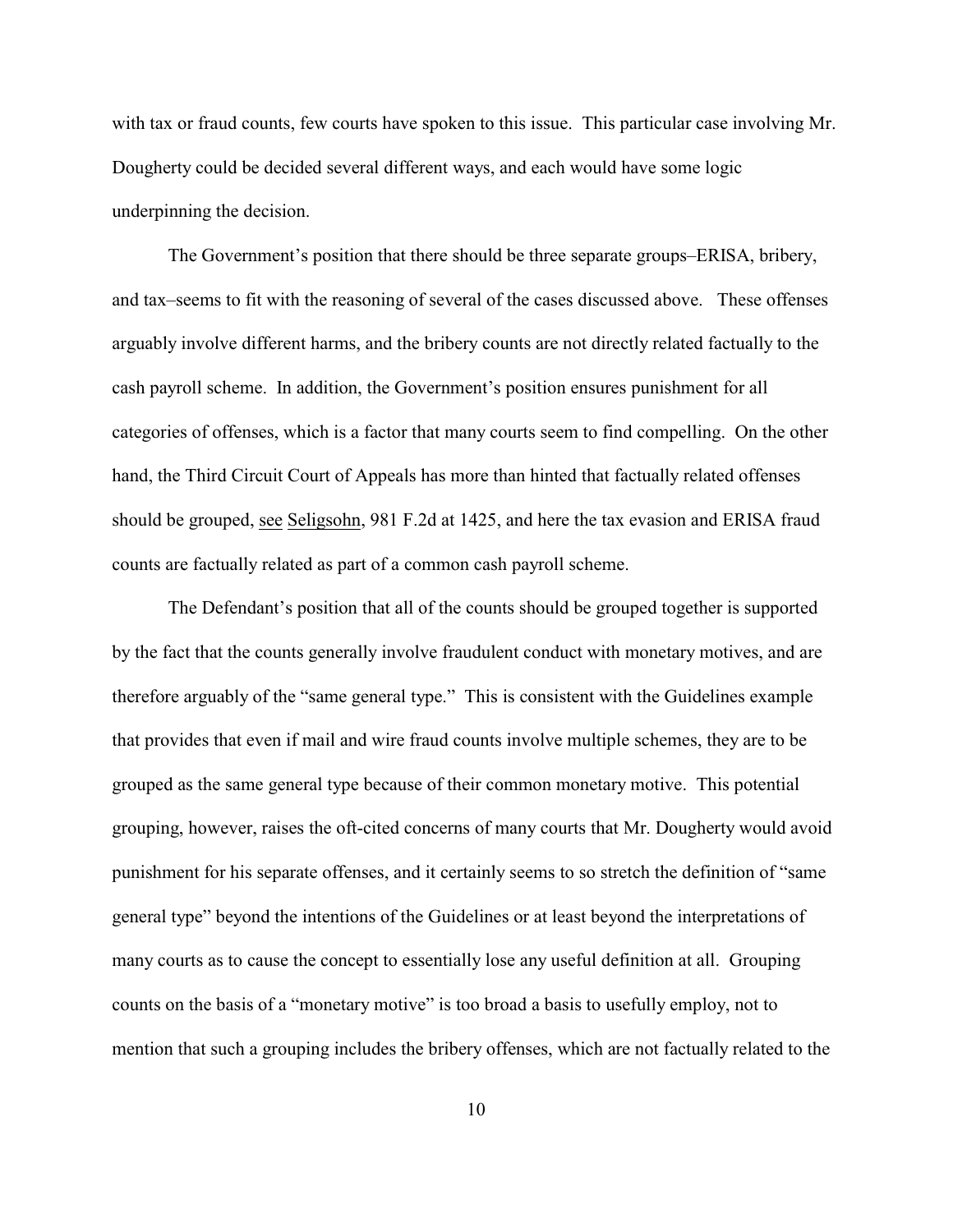other offenses (i.e., the cash payroll scheme offenses).

Mr. Dougherty also proposed a compromise position–grouping the ERISA and tax counts while leaving the bribery counts separate. Such a grouping accounts for the common payroll scheme underlying the ERISA and tax offenses, and thus makes intuitive sense. It ensures that Mr. Dougherty is punished for his cash payroll scheme *and* for his other, unrelated offenses.

Overall, the case law on this issue is inconsistent. Prior judicial decisions often conflate the different sections of 3D1.2 by using cases applying one subsection to support denial of grouping under another subsection. In addition, courts also appear to refer to a difference in victims in order to find a difference in type of harm. While the Guidelines do not offer definitive clarity on this issue, some courts demonstrate particular resistance to grouping, so much so that they risk contorting the plain meaning of the Guidelines. Here, the Court finds it logical to group at least all of the counts involving the same factual scheme used by Mr. Dougherty and motivated by the same goal–defrauding others to make or at least save money. Thus, the Defendant's positions make the most logical sense. No case law in the Third Circuit prohibits this result, although the Court recognizes that no cases provide direct support for this approach, either. What is clear to the Court from Third Circuit case law is that our appellate court expects the sentencing court to make sure that a defendant is punished for all of his offenses. In this case, the Court concludes that both the appellate court's expressed concerns about making sure a defendant is punished for all offenses and the compelling application of logic (as well as the background of this case as involving references to this matter as a "single scheme," see, e.g., Gov't Severance Resp. at 6, 11, 12) can be served by grouping the tax-related and ERISA-related counts as one group and the so-called bribery counts as another group.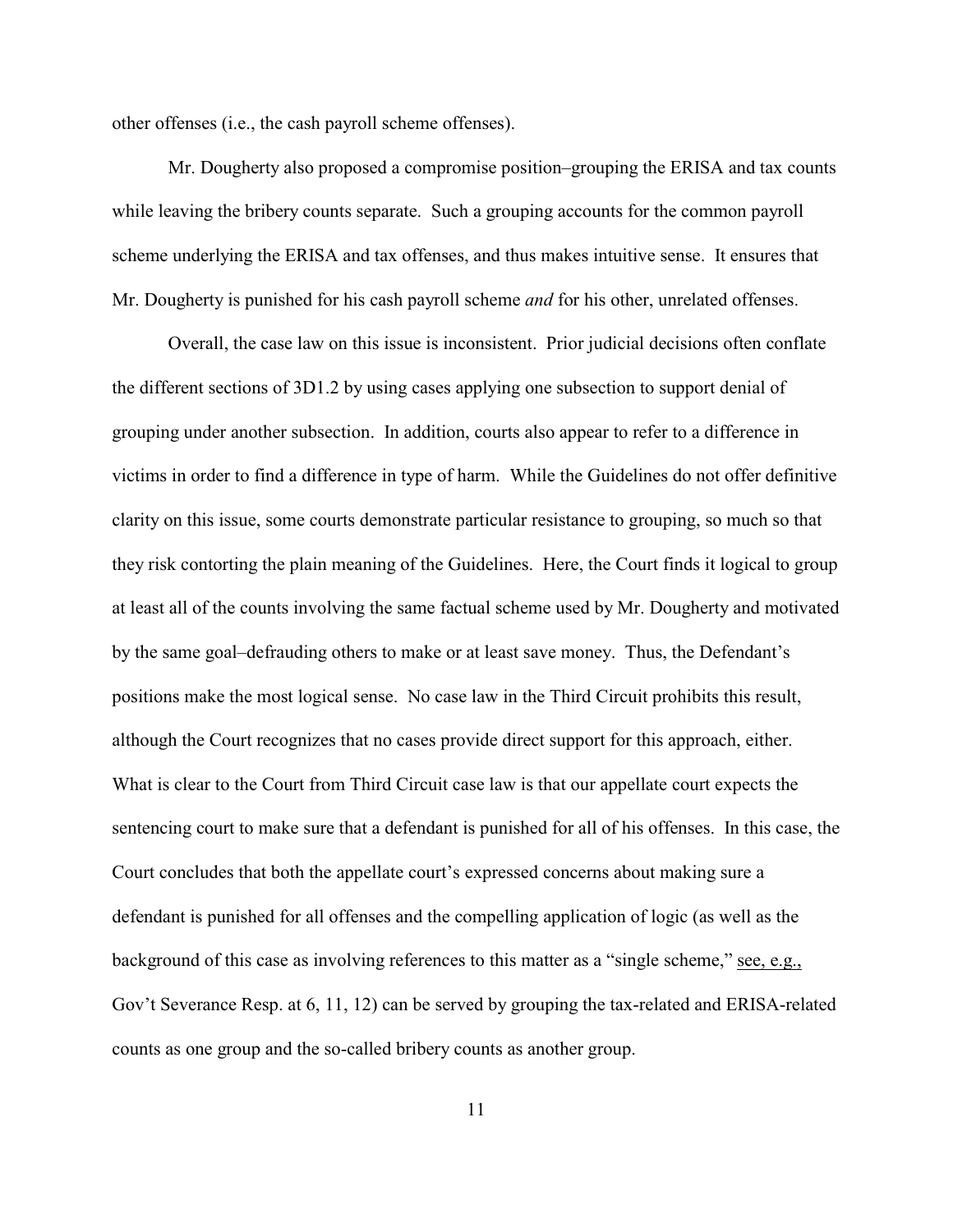# **CONCLUSION**

For the foregoing reasons, the Court has grouped Mr. Dougherty's offenses into two groups for sentencing purposes–one encompassing counts 1-76 and 81-100 and one encompassing counts 78-80. An Order reflecting this conclusion follows.